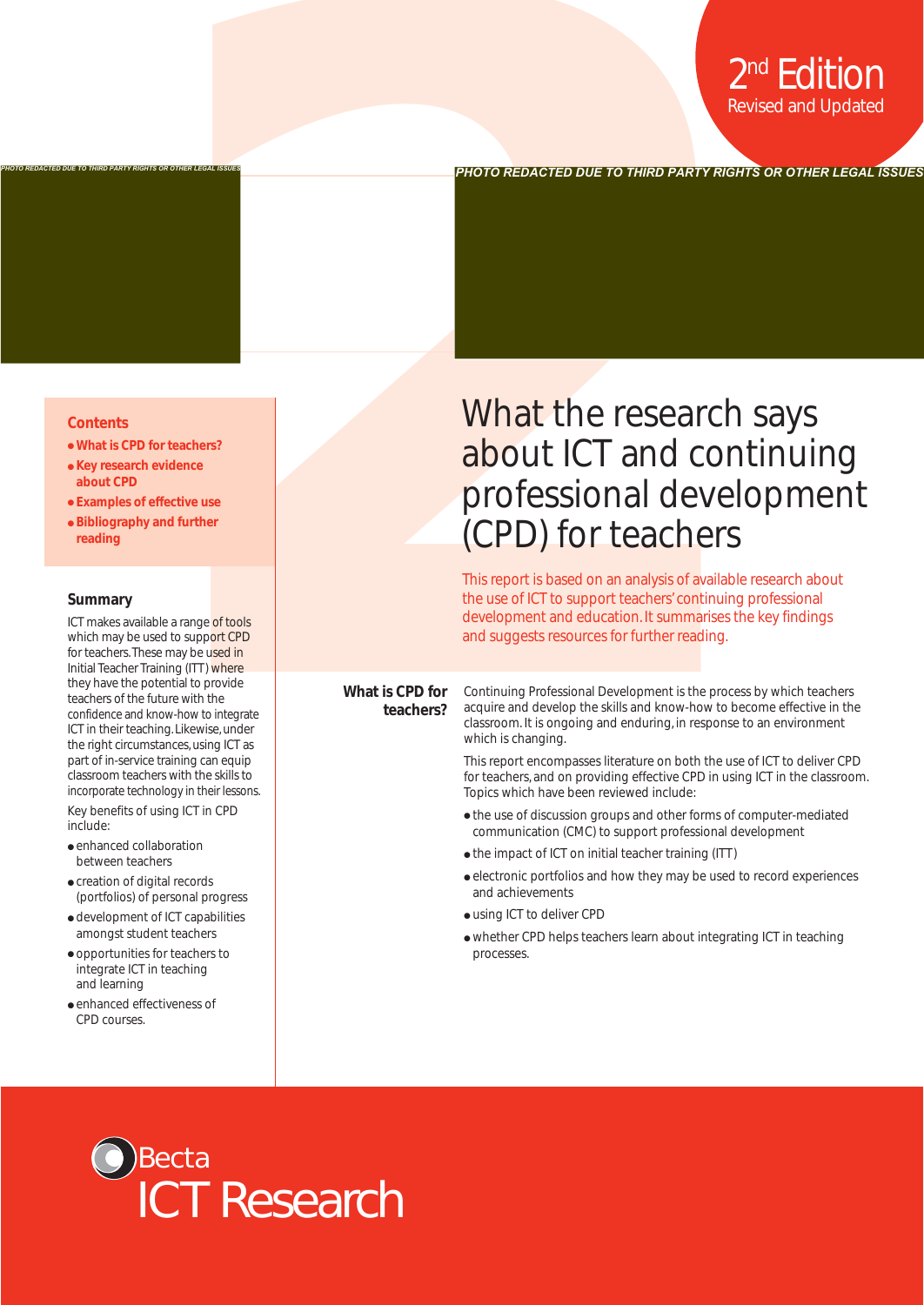## Key research evidence about ICT and CPD

On the basis of Becta's analysis, ICT can have positive effects on CPD in the areas outlined below (there are references for further reading supplied alongside most of the findings).

#### **General benefits**

- The collaboration enabled by computer-mediated communication such as email and discussion groups supports professional development
- Good practice in the use of ICT in ITT institutions is steadily becoming disseminated through new teachers and embedded in the teaching community.

#### **Benefits for student teachers**

- Electronic conferencing leads students to engage with ICT and acquire associated skills in computer use (Kyriakidou, 1999)
- CMC enhances professional development by promoting reflective discussion on educational issues (Kyriakidou, 1999)
- Discussion groups have the potential to enable mutual support amongst student teachers based in schools where there is adequate access to ICT. However, it may be necessary for them to be closed to tutors in the interests of fostering frank discussion (Moody, 2000)
- As a result of an emphasis on the use of ICT, newly qualified teachers are now more likely to accept ICT as an integral part of their professional life (Ofsted, 2002).

#### **About Becta's 'What the Research Says…' series**

This series of briefing papers is designed in particular for teachers, ICT co-ordinators and school managers, in order to provide an initial idea of the available research evidence for the use of Information and Communications Technology (ICT) in schools and colleges.We welcome feedback and suggestions for further titles in the series (contact details can be found at the end of this briefing).

#### **Benefits for teachers**

- Involvement in developing a personal digital portfolio can lead some teachers to move swiftly from a position of non-user to mentor of others (Kankaanranta, 2001)
- Publishing digital portfolios on the Web enables a sharing of pedagogical expertise and practice (Kankaanranta, 2001)
- The electronic portfolio development process contributes to teachers' professional development and students' lifelong learning (Barrett, 2000)
- Membership of a mailing list can reduce feelings of professional isolation (Parker & Bowell, 1998)
- CMC can provide a forum for expert debate and access to information otherwise unavailable (Parker and Bowell, 1998)
- Sharing problems and success via a discussion group can give members the confidence to reflect on practice in their own institutions (Parker and Bowell, 1998)
- CMC has the potential to enable a quick transfer of information prior to meetings (Parker and Bowell, 1998).

#### **Supporting the effective use of CMC**

- Students are more likely to participate openly in discussion groups if it is clear that they are not being assessed for their contributions (Moody, 2000)
- Moderation with a very light touch is more likely to result in free contributions than is an interventionist approach (Hawkes, 2000)
- The focus of discussion needs to be pedagogy rather than technology (Hawkes, 2000)
- A forum's membership should be determined with regard to its purpose – if it is established to solicit information then a broad diversity of participants is desirable, but a forum set up to develop a product will function most effectively where the team members are narrowly defined and can collaborate constructively (Hawkes, 2000)
- Allowing participants to remain anonymous can help to prevent considerations of rank and experience from affecting postings (Hawkes, 2000)
- Having access to discussion groups from home allows teachers to make contributions when in a reflective frame of mind, away from the pressures of the teaching environment (Hawkes, 2000)
- Participants need to have the technical skills necessary for using CMC, and training should be available where necessary (Hawkes, 2000).

#### **Factors for effective use of ICT in CPD**

- There is an effective audit of needs (Ofsted, 2002)
- Training opportunities are tailored to subject-specific requirements (Ofsted, 2002)
- The focus is on pedagogical skills in a subject context (Selinger, 1998)
- Training facilitates development and evaluation of teaching approaches (Selinger, 1998)
- Use of ICT-based materials is adequately backed up by online support (Selinger, 1998)
- Action plans include further CPD in the future (Selinger, 1998)
- Teachers work in teams when engaged in professional development activities (Sandholtz, 2001).

#### **Workplace factors which support the long-term aims of CPD**

- There is extensive technical support for teachers in the use of ICT (Kankaanranta, 2001 and Pianfetti, 2001)
- Teachers have adequate access to computers (Selinger, 1998)
- There is sufficient time for teachers to learn new skills and explore their integration in the curriculum (Pianfetti, 2001)
- Teachers can participate in a community of peers working with technology (Pianfetti, 2001)
- There is support by senior management (Ofsted, 2002).

#### **ICT supporting CPD in practice**

The SENCO-Forum mailing list, aimed at special educational needs co-ordinators (SENCOs) was set up in 1995, and membership had grown to 728 by 1998. SENCOs came to see advantages in using the mailing list regularly, and topics discussed often developed into detailed debates. Enquiries posted to the list frequently solicited helpful suggestions, and both successes and problems have commonly been shared. It has also provided the Government with a means of dynamic consultation with those directly affected by legislative proposals; for example the then DfEE used the Forum for

consultation on the Government paper 'Excellence for all Children' in 1997.The nature of CMC – independent of time and place – is highly appropriate for communication between SENCOs – more so than the telephone. SENCOs are not unique in their situation, and the evaluation concluded that CMC could offer all educators the opportunity to develop effective teaching and learning strategies in a wider forum than could be supported by traditional methods (Parker and Bowell, 1998). A later study published in 2002 confirmed that the SENCO-Forum list was still seen as an important source of professional knowledge and support (Lewis and Ogilvie, 2002).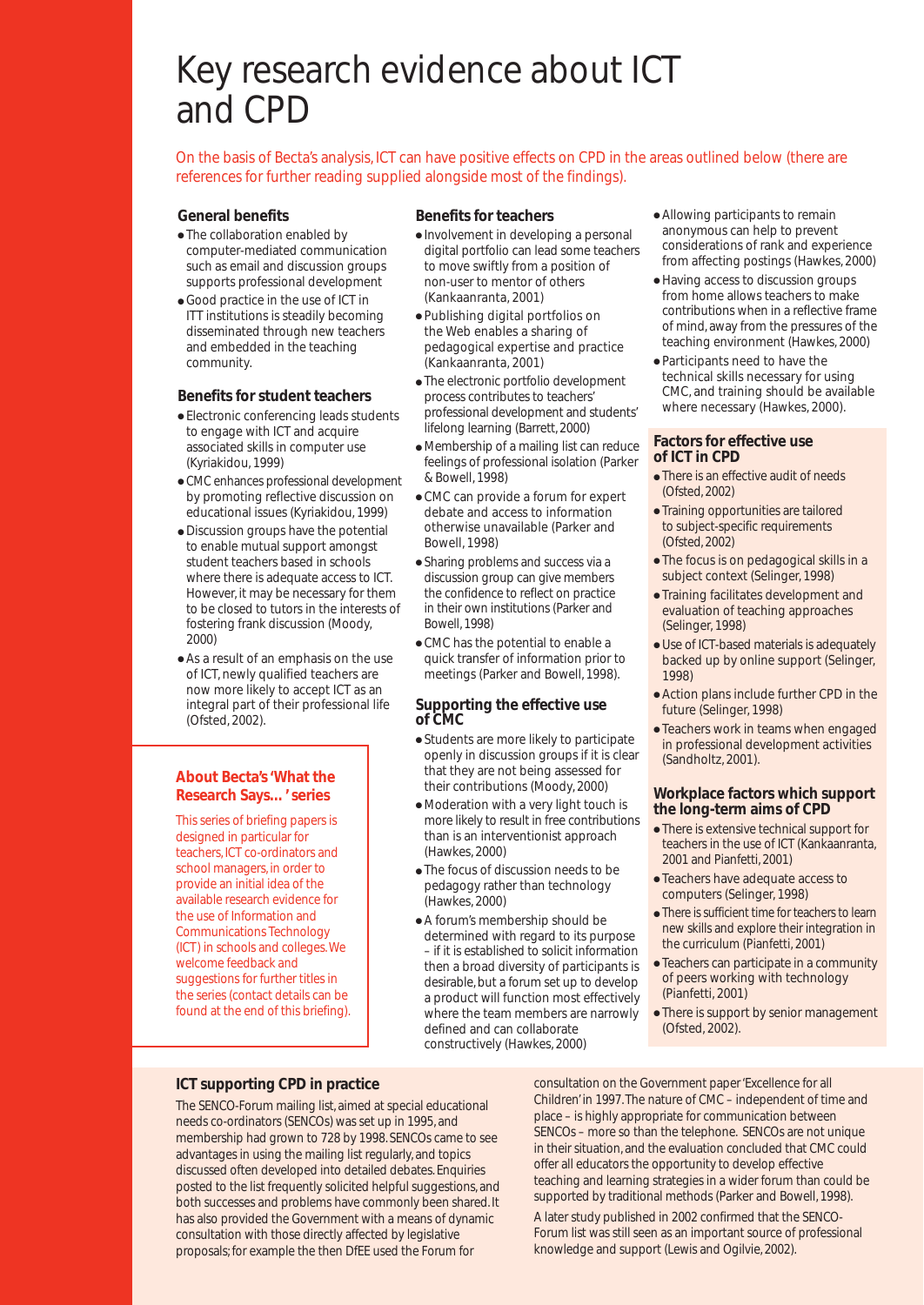# Explanation of findings

As with ICT more generally, direct causal effects are not always easily identifiable. Drawing clear conclusions on the effects of ICT from the range of research evidence and reports available can be problematic.

There are a number of factors that limit effective comparisons, such as differences in sample sizes, methodologies and effects, and the extent and purpose of ICT use involved. When considering the professional development of teachers the problem is even greater, with two more factors coming into play:

- The quality of the CPD programme scheme
- The resulting change in teacher behaviour.

It is also necessary for changes in teachers' practice to stimulate students' behaviour and achievement in a way that can be measured, if we are to see the influence of CPD on teaching and learning (Lesgold, 2000).

#### **Assessing the impact of NOF ICT training**

The chief vehicle for providing CPD in ICT for teachers in England has been New Opportunities Fund (NOF) training, and evidence is beginning to emerge as to its effectiveness. A study based on a single school focused on the level of use of ICT, and its link with NOF training. As was hypothesised, a steady increase was found, particularly in use of the internet.Teachers reported having learnt both how to use the computer to save time, and how to use ICT to enrich their lessons (Gray, 2002).

Ofsted has examined the effects of NOF training, and found mixed results.They reported that teachers have improved their ICT skills, and that the use of ICT in schools has risen, especially in the primary sector. Overall, however, Ofsted reported that NOF training was unsatisfactory in its effect – they found that training in 60% of secondary schools and 50% of primary schools was inadequate (Ofsted, 2002). A study by Manchester Metropolitan University (MMU) of teachers' CPD involved a questionnaire survey and the compilation of case studies (Hustler, 2003). Teachers themselves rated their ICT training relatively poorly compared to other forms of CPD. Negative feelings were particularly associated with CPD provision which was seen as being of a standardised 'one size fits all' type; this included much NOF training. Other comments from teachers on NOF included a lack of guidance being offered during training and a shortage of time in which to build on lessons learnt. As problems emerged, modifications were made, and training providers were advised to be more adaptable to local conditions. An evaluation conducted by MirandaNet for

the TTA suggests that the changes have been largely successful (Preston, 2004). It also points to the effectiveness of senior management support in schools where NOF training has flourished.

#### **What makes for successful CPD in ICT?**

School infrastructure, and broadband connectivity in particular, play a part in the success of training, and Ofsted have stressed the importance of senior management taking an active interest in teachers' progress (Ofsted, 2002).They also emphasise the importance of teachers receiving effective peer support, and maintaining this by meeting up – as also identified by research conducted into the use of CMC (see above). These informal links between teachers can be very influential. In a study by Granger (2002), teachers overwhelmingly perceived informal learning such as on-the-job discussions and collaboration with peers as more useful than formal ICT training. Collaborative relationships among teachers may develop into a professional community which is supportive of the use of ICT. A reciprocal relationship has been found to exist between the effective use of technology and these professional communities (Dexter, 2002): technology makes collaboration easier, and collaborative activity encourages an increased interest in using ICT.

Peer support alone is not sufficient, though.There have to be opportunities for teachers to seek ICT training, and then to have time available to explore what they have learnt. In addition they need to have modern computers at their disposal, and access to appropriate technical support (Granger, 2002).

#### **Key questions for schools**

- Do you need to conduct a skills audit of staff before making CPD plans?
- Could the school infrastructure support an increased use of ICT in the classroom?
- How will you monitor the impact of CPD?

#### **Key areas for further research**

The link between teacher training in ICT and student attainment is of key interest. However, the variables involved make such research complex – factors involved are the nature of the CPD; school infrastructure; teacher implementation of changed practice; the link between ICT and student attainment. Thus the cause of changes in student outcomes is difficult to ascertain. However, there are other, more quantifiable areas which require investigation, such as:

- what makes for an effective ICT training programme
- which ICT tools can provide the most effective support for professional development
- how to measure teacher outcomes resulting from training with ICT.

#### **About the research literature**

A large quantity of literature has been published in recent years which reflects an extensive interest in the efficacy of CPD programmes for teachers, and their success in developing ICT skills. This includes a body of evidence from the USA and Canada which follows a similar agenda to that within the UK. Most of the studies conducted are small scale, however, and of these many are focused on the use of discussion groups and other forms of CMC. There is a lack of investigation into the effectiveness of innovative programmes based on ICT tools other than CMC.

#### **Current research**

During 2002 DfES funded a pilot project which involved teachers using online materials developed for use in subject teaching. This pilot has since been extended, and in addition, a fresh project began in 2003 which focuses on other subjects. Findings from the pilot reports provide the first post-NOF insight into how teachers may benefit from training in ICT. The importance of support for teachers comes through most strongly – this encompasses access to online tutors during training, the provision of hardware such as portables and projectors, availability of appropriate subject hardware and access to technical support. The main message is that it is possible to train teachers successfully to use ICT in subject teaching, given the provision of suitable resources and facilities. This research is still at an early stage, however, and the findings from the larger scale studies and those in other subjects will provide a better understanding of what makes for effective CPD. Materials are due to be published nationally from January 2004 and further details are available from the Project Manager, Jenny Mundy [Jenny.MUNDY@dfes.gsi.gov.uk].